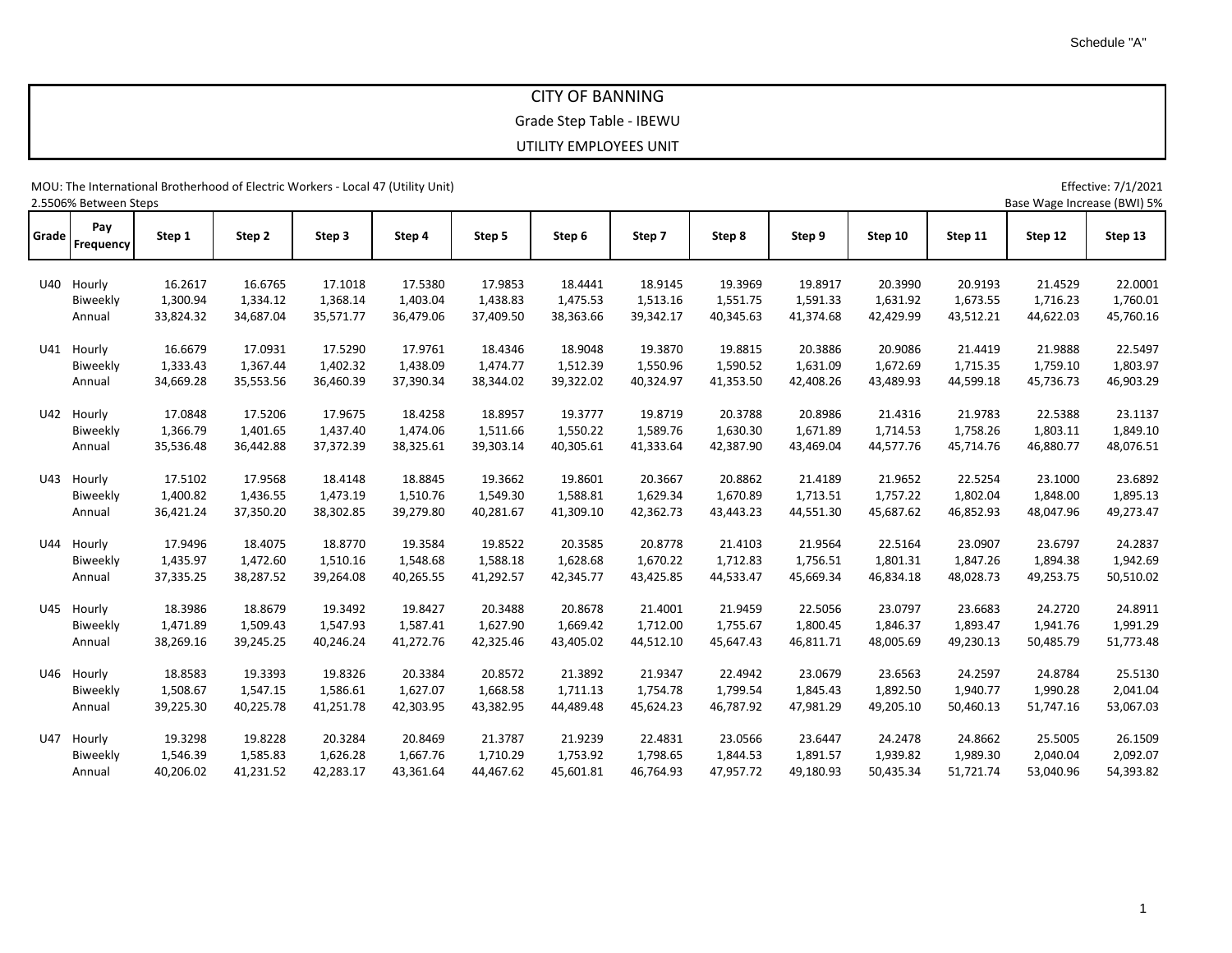## Grade Step Table - IBEWU

#### UTILITY EMPLOYEES UNIT

MOU: The International Brotherhood of Electric Workers - Local 47 (Utility Unit) Effective: 7/1/2021

2.5506% Between Steps Base Wage Increase (BWI) 5% **Grade Pay Frequency Step 1 Step 2 Step 3 Step 4 Step 5 Step 6 Step 7 Step 8 Step 9 Step 10 Step 11 Step 12 Step 13** U48 Hourly 19.8131 20.3185 20.8367 21.3682 21.9132 22.4721 23.0453 23.6331 24.2359 24.8540 25.4880 26.1381 26.8047 Biweekly 1,585.05 1,625.48 1,666.94 1,709.46 1,753.06 1,797.77 1,843.62 1,890.65 1,938.87 1,988.32 2,039.04 2,091.05 2,144.38 Annual 41,211.32 42,262.45 43,340.40 44,445.84 45,579.48 46,742.03 47,934.23 49,156.84 50,410.63 51,696.41 53,014.98 54,367.18 55,753.86 U49 Hourly 20.3088 20.8268 21.3580 21.9028 22.4614 23.0343 23.6219 24.2244 24.8422 25.4759 26.1256 26.7920 27.4754 Biweekly 1,624.71 1,666.15 1,708.64 1,752.22 1,796.92 1,842.75 1,889.75 1,937.95 1,987.38 2,038.07 2,090.05 2,143.36 2,198.03 Annual 42,242.36 43,319.80 44,424.71 45,557.81 46,719.80 47,911.44 49,133.47 50,386.67 51,671.83 52,989.77 54,341.33 55,727.36 57,148.74 U50 Hourly 20.8163 21.3473 21.8918 22.4501 23.0227 23.6100 24.2122 24.8297 25.4630 26.1125 26.7785 27.4615 28.1620 Biweekly 1,665.31 1,707.78 1,751.34 1,796.01 1,841.82 1,888.80 1,936.97 1,986.38 2,037.04 2,089.00 2,142.28 2,196.92 2,252.96 Annual 43,297.98 44,402.34 45,534.87 46,696.28 47,887.31 49,108.73 50,361.29 51,645.81 52,963.09 54,313.96 55,699.30 57,119.96 58,576.86 U51 Hourly 21.3368 21.8810 22.4391 23.0114 23.5984 24.2003 24.8175 25.4505 26.0997 26.7653 27.4480 28.1481 28.8661 Biweekly 1,706.94 1,750.48 1,795.13 1,840.91 1,887.87 1,936.02 1,985.40 2,036.04 2,087.97 2,141.23 2,195.84 2,251.85 2,309.28 Annual 44,380.52 45,512.49 46,673.33 47,863.78 49,084.59 50,336.55 51,620.43 52,937.06 54,287.27 55,671.92 57,091.89 58,548.08 60,041.41 U52 Hourly 21.8702 22.4280 23.0000 23.5867 24.1883 24.8052 25.4379 26.0867 26.7521 27.4344 28.1342 28.8518 29.5877 Biweekly 1,749.61 1,794.24 1,840.00 1,886.94 1,935.06 1,984.42 2,035.03 2,086.94 2,140.17 2,194.76 2,250.74 2,308.14 2,367.01 Annual 45,489.97 46,650.24 47,840.10 49,060.31 50,311.64 51,594.89 52,910.87 54,260.42 55,644.38 57,063.65 58,519.11 60,011.70 61,542.36 U53 Hourly 22.4171 22.9888 23.5752 24.1765 24.7932 25.4255 26.0740 26.7391 27.4211 28.1205 28.8377 29.5733 30.3276 Biweekly 1,793.37 1,839.11 1,886.02 1,934.12 1,983.45 2,034.04 2,085.92 2,139.13 2,193.69 2,249.64 2,307.02 2,365.86 2,426.20 Annual 46,627.52 47,816.80 49,036.41 50,287.13 51,569.76 52,885.10 54,233.98 55,617.28 57,035.85 58,490.61 59,982.47 61,512.38 63,081.32 U54 Hourly 22.9775 23.5636 24.1646 24.7809 25.4130 26.0612 26.7259 27.4076 28.1066 28.8235 29.5587 30.3126 31.0858 Biweekly 1,838.20 1,885.09 1,933.17 1,982.48 2,033.04 2,084.90 2,138.07 2,192.61 2,248.53 2,305.88 2,364.70 2,425.01 2,486.86 Annual 47,793.25 49,012.26 50,262.37 51,544.36 52,859.05 54,207.28 55,589.89 57,007.76 58,461.80 59,952.93 61,482.09 63,050.25 64,658.41 U55 Hourly 23.5519 24.1527 24.7687 25.4004 26.0483 26.7127 27.3940 28.0927 28.8093 29.5441 30.2976 31.0704 31.8629 Biweekly 1,884.16 1,932.21 1,981.50 2,032.04 2,083.86 2,137.02 2,191.52 2,247.42 2,304.74 2,363.53 2,423.81 2,485.63 2,549.03 Annual 48,988.03 50,237.52 51,518.88 52,832.92 54,180.48 55,562.40 56,979.58 58,432.90 59,923.29 61,451.69 63,019.08 64,626.44 66,274.81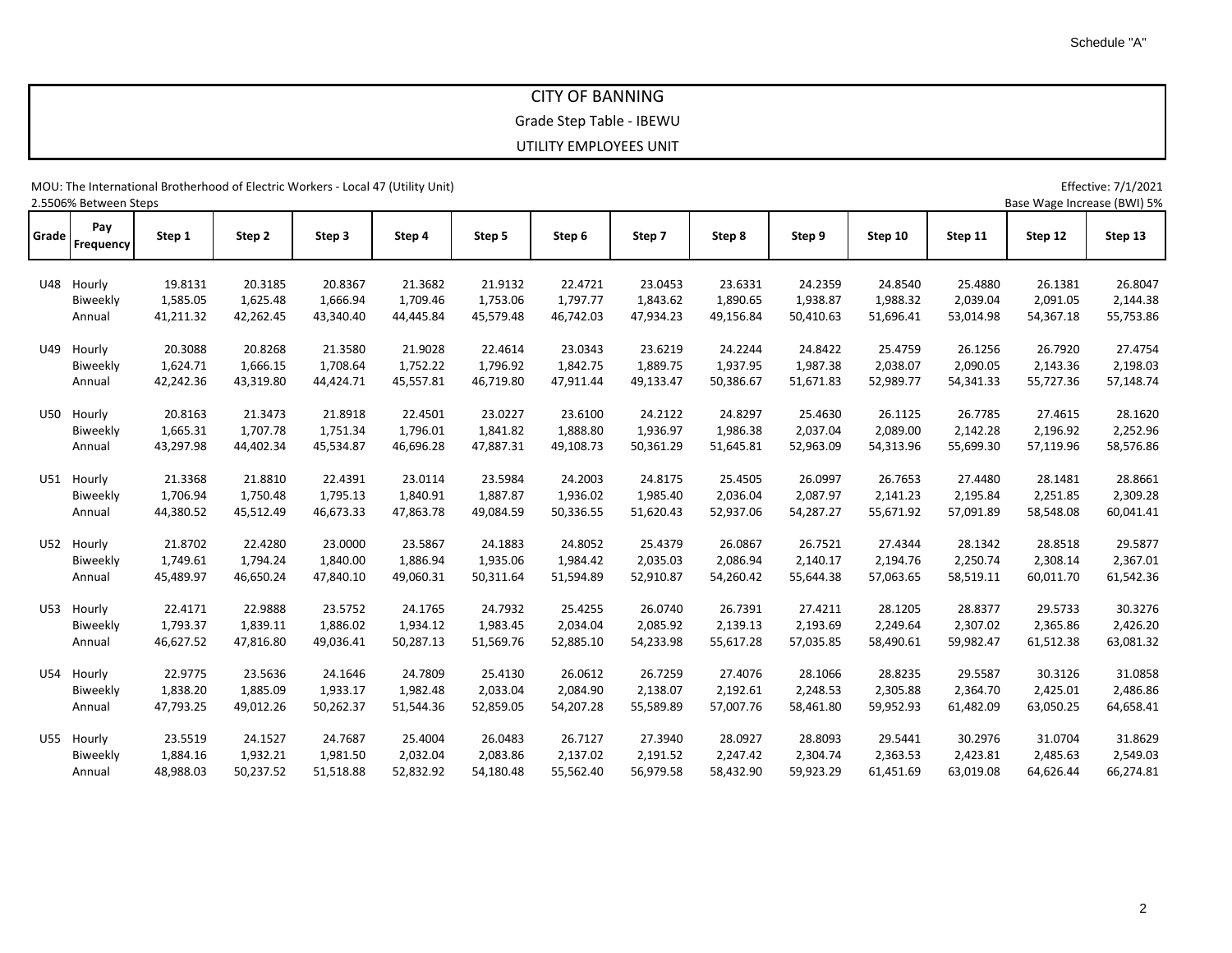## Grade Step Table - IBEWU

#### UTILITY EMPLOYEES UNIT

MOU: The International Brotherhood of Electric Workers - Local 47 (Utility Unit) Effective: 7/1/2021

2.5506% Between Steps Base Wage Increase (BWI) 5% **Grade Pay Frequency Step 1 Step 2 Step 3 Step 4 Step 5 Step 6 Step 7 Step 8 Step 9 Step 10 Step 11 Step 12 Step 13** U56 Hourly 24.1405 24.7562 25.3876 26.0352 26.6992 27.3802 28.0786 28.7947 29.5292 30.2823 31.0547 31.8468 32.6591 Biweekly 1,931.24 1,980.50 2,031.01 2,082.81 2,135.94 2,190.42 2,246.29 2,303.58 2,362.33 2,422.59 2,484.38 2,547.75 2,612.73 Annual 50,212.18 51,492.89 52,806.27 54,153.14 55,534.37 56,950.83 58,403.42 59,893.06 61,420.69 62,987.29 64,593.84 66,241.37 67,930.92 U57 Hourly 24.7442 25.3753 26.0225 26.6863 27.3669 28.0650 28.7808 29.5149 30.2677 31.0397 31.8314 32.6433 33.4759 Biweekly 1,979.54 2,030.03 2,081.80 2,134.90 2,189.35 2,245.20 2,302.46 2,361.19 2,421.41 2,483.17 2,546.51 2,611.46 2,678.07 Annual 51,467.92 52,780.66 54,126.88 55,507.44 56,923.22 58,375.10 59,864.02 61,390.91 62,956.74 64,562.52 66,209.25 67,897.98 69,629.79 U58 Hourly 25.3625 26.0094 26.6728 27.3532 28.0508 28.7663 29.5000 30.2524 31.0240 31.8153 32.6268 33.4590 34.3124 Biweekly 2,029.00 2,080.76 2,133.83 2,188.25 2,244.07 2,301.30 2,360.00 2,420.19 2,481.92 2,545.23 2,610.15 2,676.72 2,744.99 Annual 52,754.09 54,099.64 55,479.50 56,894.56 58,345.72 59,833.88 61,360.00 62,925.05 64,530.02 66,175.92 67,863.81 69,594.74 71,369.82 U59 Hourly 25.9966 26.6597 27.3397 28.0370 28.7521 29.4855 30.2376 31.0088 31.7997 32.6108 33.4426 34.2955 35.1703 Biweekly 2,079.73 2,132.78 2,187.18 2,242.96 2,300.17 2,358.84 2,419.00 2,480.70 2,543.98 2,608.86 2,675.40 2,743.64 2,813.62 Annual 54,073.03 55,452.22 56,866.58 58,317.02 59,804.46 61,329.83 62,894.11 64,498.28 66,143.38 67,830.43 69,560.51 71,334.72 73,154.19 U60 Hourly 26.6465 27.3262 28.0231 28.7379 29.4709 30.2226 30.9934 31.7839 32.5946 33.4260 34.2785 35.1529 36.0495 Biweekly 2,131.72 2,186.09 2,241.85 2,299.03 2,357.67 2,417.81 2,479.47 2,542.72 2,607.57 2,674.08 2,742.28 2,812.23 2,883.96 Annual 55,424.74 56,838.40 58,288.12 59,774.82 61,299.44 62,862.94 64,466.32 66,110.60 67,796.82 69,526.04 71,299.38 73,117.94 74,982.88 U61 Hourly 27.3127 28.0093 28.7237 29.4564 30.2077 30.9781 31.7683 32.5786 33.4095 34.2616 35.1355 36.0317 36.9507 Biweekly 2,185.01 2,240.75 2,297.90 2,356.51 2,416.61 2,478.25 2,541.46 2,606.28 2,672.76 2,740.93 2,810.84 2,882.54 2,956.06 Annual 56,810.39 58,259.39 59,745.36 61,269.22 62,831.96 64,434.55 66,078.02 67,763.40 69,491.77 71,264.23 73,081.90 74,945.92 76,857.50 U62 Hourly 27.9957 28.7098 29.4421 30.1930 30.9631 31.7529 32.5628 33.3933 34.2450 35.1185 36.0142 36.9328 37.8748 Biweekly 2,239.66 2,296.78 2,355.37 2,415.44 2,477.05 2,540.23 2,605.02 2,671.46 2,739.60 2,809.48 2,881.14 2,954.62 3,029.98 Annual 58,231.15 59,716.39 61,239.52 62,801.49 64,403.31 66,045.98 67,730.54 69,458.08 71,229.68 73,046.46 74,909.58 76,820.23 78,779.61 U63 Hourly 28.6957 29.4276 30.1782 30.9479 31.7373 32.5467 33.3769 34.2282 35.1012 35.9965 36.9146 37.8562 38.8217 Biweekly 2,295.65 2,354.21 2,414.25 2,475.83 2,538.98 2,603.74 2,670.15 2,738.26 2,808.10 2,879.72 2,953.17 3,028.49 3,105.74 Annual 59,687.01 61,209.39 62,770.60 64,371.62 66,013.48 67,697.22 69,423.91 71,194.64 73,010.53 74,872.73 76,782.44 78,740.85 80,749.21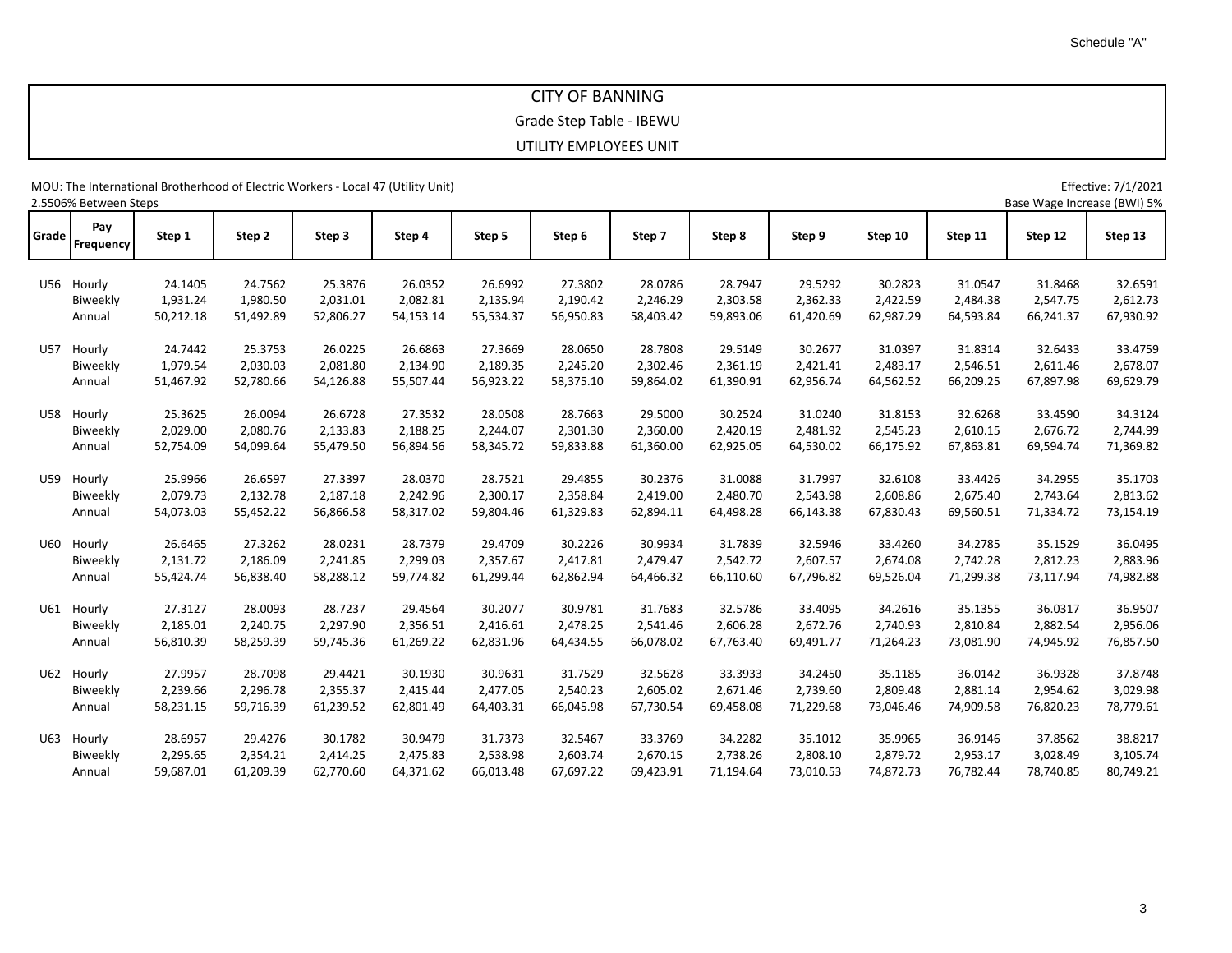## Grade Step Table - IBEWU

#### UTILITY EMPLOYEES UNIT

MOU: The International Brotherhood of Electric Workers - Local 47 (Utility Unit) Effective: 7/1/2021

2.5506% Between Steps Base Wage Increase (BWI) 5% **Grade Pay Frequency Step 1 Step 2 Step 3 Step 4 Step 5 Step 6 Step 7 Step 8 Step 9 Step 10 Step 11 Step 12 Step 13** U64 Hourly 29.4131 30.1633 30.9326 31.7216 32.5307 33.3604 34.2113 35.0839 35.9787 36.8964 37.8375 38.8026 39.7923 Biweekly 2,353.04 2,413.06 2,474.61 2,537.73 2,602.45 2,668.83 2,736.90 2,806.71 2,878.30 2,951.71 3,027.00 3,104.21 3,183.38 Annual 61,179.16 62,739.59 64,339.83 65,980.88 67,663.79 69,389.62 71,159.47 72,974.47 74,835.75 76,744.51 78,701.96 80,709.33 82,767.90 U65 Hourly 30.1484 30.9174 31.7060 32.5147 33.3440 34.1945 35.0666 35.9610 36.8783 37.8189 38.7835 39.7727 40.7871 Biweekly 2,411.88 2,473.39 2,536.48 2,601.17 2,667.52 2,735.56 2,805.33 2,876.88 2,950.26 3,025.51 3,102.68 3,181.82 3,262.97 Annual 62,708.75 64,308.20 65,948.45 67,630.53 69,355.51 71,124.50 72,938.60 74,798.97 76,706.79 78,663.27 80,669.66 82,727.22 84,837.26 U66 Hourly 30.9018 31.6900 32.4983 33.3272 34.1772 35.0490 35.9429 36.8597 37.7998 38.7639 39.7527 40.7666 41.8064 Biweekly 2,472.15 2,535.20 2,599.86 2,666.18 2,734.18 2,803.92 2,875.43 2,948.77 3,023.99 3,101.12 3,180.21 3,261.33 3,344.51 Annual 64,275.80 65,915.22 67,596.45 69,320.57 71,088.66 72,901.84 74,761.28 76,668.14 78,623.64 80,629.01 82,685.54 84,794.51 86,957.28 U67 Hourly 31.6743 32.4822 33.3107 34.1603 35.0316 35.9252 36.8415 37.7811 38.7448 39.7330 40.7464 41.7857 42.8515 Biweekly 2,533.95 2,598.58 2,664.86 2,732.83 2,802.53 2,874.01 2,947.32 3,022.49 3,099.58 3,178.64 3,259.72 3,342.86 3,428.12 Annual 65,882.64 67,563.04 69,286.30 71,053.52 72,865.81 74,724.32 76,630.24 78,584.77 80,589.16 82,644.66 84,752.60 86,914.30 89,131.13 U68 Hourly 32.4660 33.2941 34.1433 35.0141 35.9072 36.8230 37.7623 38.7254 39.7131 40.7261 41.7648 42.8301 43.9225 Biweekly 2,597.28 2,663.53 2,731.46 2,801.13 2,872.58 2,945.84 3,020.98 3,098.03 3,177.05 3,258.09 3,341.19 3,426.41 3,513.80 Annual 67,529.26 69,251.66 71,018.00 72,829.38 74,686.97 76,591.93 78,545.49 80,548.87 82,603.35 84,710.23 86,870.85 89,086.58 91,358.82 U69 Hourly 33.2779 34.1267 34.9971 35.8898 36.8052 37.7439 38.7066 39.6939 40.7063 41.7445 42.8093 43.9012 45.0209 Biweekly 2,662.23 2,730.13 2,799.77 2,871.18 2,944.41 3,019.51 3,096.53 3,175.51 3,256.50 3,339.56 3,424.74 3,512.09 3,601.67 Annual 69,218.02 70,983.50 72,794.00 74,650.69 76,554.73 78,507.33 80,509.74 82,563.22 84,669.08 86,828.65 89,043.30 91,314.44 93,643.50 U70 Hourly 34.1101 34.9801 35.8723 36.7872 37.7255 38.6877 39.6745 40.6865 41.7242 42.7884 43.8798 44.9990 46.1467 Biweekly 2,728.80 2,798.41 2,869.78 2,942.98 3,018.04 3,095.02 3,173.96 3,254.92 3,337.94 3,423.07 3,510.38 3,599.92 3,691.74 Annual 70,948.91 72,758.53 74,614.31 76,517.43 78,469.08 80,470.51 82,522.99 84,627.82 86,786.34 88,999.91 91,269.95 93,597.88 95,985.18 U71 Hourly 34.9625 35.8542 36.7687 37.7065 38.6683 39.6546 40.6660 41.7032 42.7669 43.8577 44.9763 46.1235 47.2999 Biweekly 2,797.00 2,868.34 2,941.50 3,016.52 3,093.46 3,172.36 3,253.28 3,336.26 3,421.35 3,508.62 3,598.11 3,689.88 3,783.99 Annual 72,721.93 74,576.78 76,478.93 78,429.60 80,430.03 82,481.48 84,585.25 86,742.68 88,955.14 91,224.03 93,550.79 95,936.90 98,383.86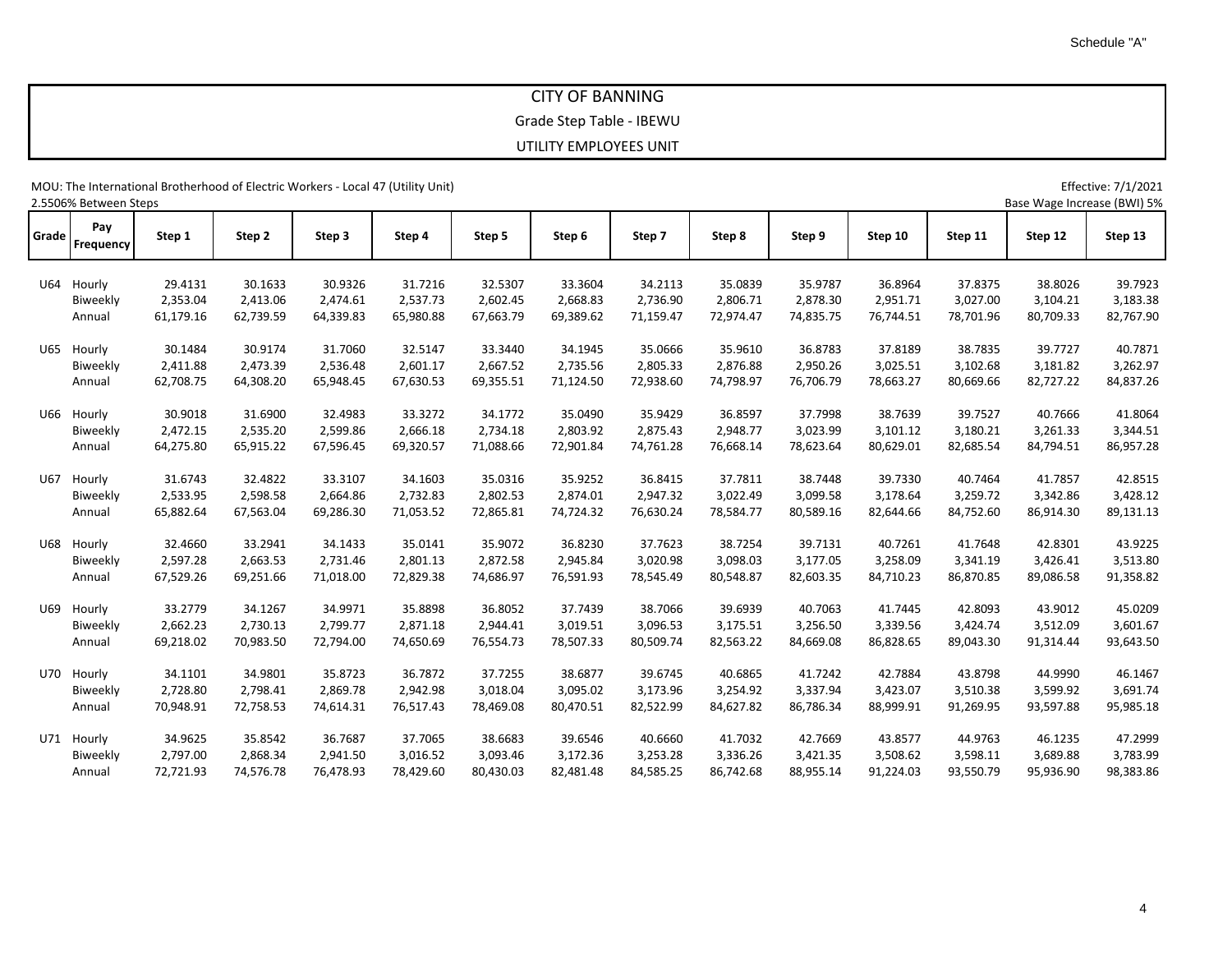## Grade Step Table - IBEWU

#### UTILITY EMPLOYEES UNIT

MOU: The International Brotherhood of Electric Workers - Local 47 (Utility Unit) Effective: 7/1/2021

2.5506% Between Steps Base Wage Increase (BWI) 5% **Grade Pay Frequency Step 1 Step 2 Step 3 Step 4 Step 5 Step 6 Step 7 Step 8 Step 9 Step 10 Step 11 Step 12 Step 13** U72 Hourly 35.8368 36.7509 37.6882 38.6495 39.6353 40.6463 41.6830 42.7461 43.8364 44.9545 46.1011 47.2770 48.4828 Biweekly 2,866.95 2,940.07 3,015.06 3,091.96 3,170.83 3,251.70 3,334.64 3,419.69 3,506.91 3,596.36 3,688.09 3,782.16 3,878.63 Annual 74,540.59 76,441.83 78,391.55 80,391.01 82,441.46 84,544.21 86,700.60 88,911.98 91,179.77 93,505.40 95,890.35 98,336.13 100,844.29 U73 Hourly 36.7326 37.6695 38.6303 39.6156 40.6260 41.6622 42.7248 43.8146 44.9321 46.0782 47.2534 48.4587 49.6947 Biweekly 2,938.60 3,013.56 3,090.42 3,169.25 3,250.08 3,332.98 3,417.99 3,505.17 3,594.57 3,686.25 3,780.27 3,876.69 3,975.57 Annual 76,403.73 78,352.48 80,350.94 82,400.37 84,502.08 86,657.39 88,867.67 91,134.33 93,458.80 95,842.56 98,287.12 100,794.03 103,364.88 U74 Hourly 37.6508 38.6111 39.5959 40.6059 41.6416 42.7037 43.7929 44.9099 46.0553 47.2300 48.4347 49.6700 50.9369 Biweekly 3,012.06 3,088.89 3,167.68 3,248.47 3,331.33 3,416.29 3,503.43 3,592.79 3,684.43 3,778.40 3,874.77 3,973.60 4,074.95 Annual 78,313.68 80,311.14 82,359.56 84,460.22 86,614.47 88,823.65 91,089.19 93,412.51 95,795.09 98,238.44 100,744.11 103,313.69 105,948.81 U75 Hourly 38.5921 39.5764 40.5859 41.6211 42.6827 43.7713 44.8878 46.0327 47.2068 48.4108 49.6456 50.9118 52.2104 Biweekly 3,087.37 3,166.12 3,246.87 3,329.69 3,414.61 3,501.71 3,591.02 3,682.61 3,776.54 3,872.87 3,971.65 4,072.95 4,176.83 Annual 80,271.61 82,319.01 84,418.64 86,571.82 88,779.92 91,044.35 93,366.52 95,747.93 98,190.08 100,694.51 103,262.83 105,896.65 108,597.65 U76 Hourly 39.5571 40.5660 41.6007 42.6617 43.7499 44.8658 46.0101 47.1836 48.3871 49.6213 50.8869 52.1848 53.5159 Biweekly 3,164.56 3,245.28 3,328.05 3,412.94 3,499.99 3,589.26 3,680.81 3,774.69 3,870.97 3,969.70 4,070.95 4,174.79 4,281.27 Annual 82,278.69 84,377.29 86,529.42 88,736.43 90,999.75 93,320.79 95,701.03 98,141.98 100,645.19 103,212.24 105,844.77 108,544.45 111,312.98 U77 Hourly 40.5462 41.5804 42.6409 43.7285 44.8439 45.9876 47.1606 48.3635 49.5970 50.8621 52.1594 53.4897 54.8540 Biweekly 3,243.70 3,326.43 3,411.27 3,498.28 3,587.51 3,679.01 3,772.85 3,869.08 3,967.76 4,068.97 4,172.75 4,279.18 4,388.32 Annual 84,336.09 86,487.17 88,693.11 90,955.32 93,275.23 95,654.30 98,094.06 100,596.05 103,161.85 105,793.10 108,491.46 111,258.64 114,096.40 U78 Hourly 41.5595 42.6195 43.7066 44.8214 45.9646 47.1370 48.3392 49.5722 50.8366 52.1332 53.4629 54.8265 56.2250 Biweekly 3,324.76 3,409.56 3,496.53 3,585.71 3,677.17 3,770.96 3,867.14 3,965.77 4,066.93 4,170.66 4,277.03 4,386.12 4,498.00 Annual 86,443.82 88,648.66 90,909.73 93,228.48 95,606.36 98,044.90 100,545.63 103,110.15 105,740.07 108,437.08 111,202.88 114,039.22 116,947.90 U79 Hourly 42.5987 43.6853 44.7995 45.9422 47.1140 48.3156 49.5480 50.8118 52.1078 53.4368 54.7998 56.1975 57.6309 Biweekly 3,407.90 3,494.82 3,583.96 3,675.37 3,769.12 3,865.25 3,963.84 4,064.94 4,168.62 4,274.95 4,383.98 4,495.80 4,610.47 Annual 88,605.39 90,865.36 93,182.97 95,559.69 97,997.04 100,496.55 103,059.82 105,688.46 108,384.15 111,148.60 113,983.55 116,890.82 119,872.23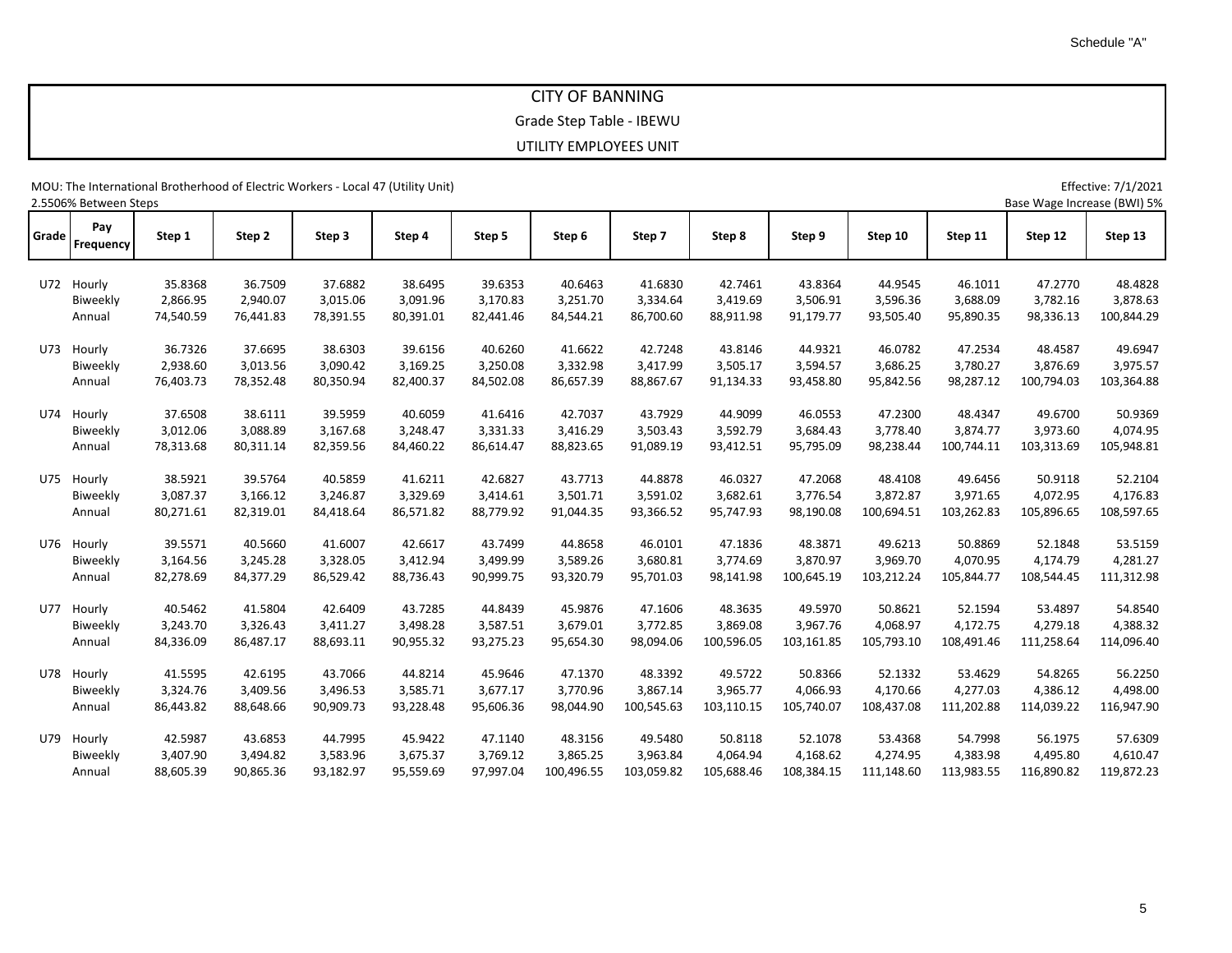### Grade Step Table - IBEWU

#### UTILITY EMPLOYEES UNIT

MOU: The International Brotherhood of Electric Workers - Local 47 (Utility Unit) Effective: 7/1/2021

2.5506% Between Steps Base Wage Increase (BWI) 5% **Grade Pay Frequency Step 1 Step 2 Step 3 Step 4 Step 5 Step 6 Step 7 Step 8 Step 9 Step 10 Step 11 Step 12 Step 13** U80 Hourly 43.6633 44.7770 45.9190 47.0902 48.2913 49.5230 50.7862 52.0815 53.4099 54.7722 56.1692 57.6019 59.0711 Biweekly 3,493.06 3,582.16 3,673.52 3,767.22 3,863.31 3,961.84 4,062.89 4,166.52 4,272.79 4,381.78 4,493.54 4,608.15 4,725.69 Annual 90,819.61 93,136.06 95,511.59 97,947.71 100,445.96 103,007.94 105,635.26 108,329.59 111,092.64 113,926.17 116,831.97 119,811.89 122,867.81 U81 Hourly 44.7549 45.8964 47.0670 48.2675 49.4986 50.7611 52.0558 53.3836 54.7452 56.1415 57.5734 59.0419 60.5478 Biweekly 3,580.39 3,671.71 3,765.36 3,861.40 3,959.89 4,060.89 4,164.47 4,270.69 4,379.61 4,491.32 4,605.88 4,723.35 4,843.83 Annual 93,090.11 95,464.46 97,899.38 100,396.40 102,957.11 105,583.13 108,276.14 111,037.83 113,869.96 116,774.33 119,752.77 122,807.19 125,939.51 U82 Hourly 45.8737 47.0438 48.2437 49.4742 50.7361 52.0302 53.3572 54.7182 56.1138 57.5450 59.0128 60.5180 62.0615 Biweekly 3,669.90 3,763.50 3,859.49 3,957.93 4,058.89 4,162.41 4,268.58 4,377.45 4,489.10 4,603.60 4,721.02 4,841.44 4,964.92 Annual 95,417.36 97,851.07 100,346.86 102,906.31 105,531.04 108,222.71 110,983.04 113,813.77 116,716.71 119,693.68 122,746.59 125,877.37 129,087.99 U83 Hourly 47.0206 48.2199 49.4498 50.7110 52.0045 53.3309 54.6912 56.0861 57.5166 58.9837 60.4881 62.0309 63.6131 Biweekly 3,761.65 3,857.59 3,955.98 4,056.88 4,160.36 4,266.47 4,375.29 4,486.89 4,601.33 4,718.69 4,839.05 4,962.47 5,089.05 Annual 97,802.79 100,297.35 102,855.53 105,478.97 108,169.31 110,928.28 113,757.62 116,659.12 119,634.63 122,686.03 125,815.26 129,024.30 132,315.19 U84 Hourly 48.1961 49.4254 50.6860 51.9788 53.3046 54.6642 56.0584 57.4883 58.9546 60.4583 62.0003 63.5817 65.2034 Biweekly 3,855.69 3,954.03 4,054.88 4,158.31 4,264.37 4,373.13 4,484.68 4,599.06 4,716.37 4,836.66 4,960.02 5,086.53 5,216.27 Annual 100,247.86 102,804.78 105,426.92 108,115.94 110,873.55 113,701.49 116,601.56 119,575.60 122,625.49 125,753.18 128,960.64 132,249.91 135,623.07 U85 Hourly 49.4010 50.6610 51.9532 53.2783 54.6372 56.0308 57.4599 58.9255 60.4284 61.9697 63.5503 65.1712 66.8335 Biweekly 3,952.08 4,052.88 4,156.25 4,262.26 4,370.98 4,482.46 4,596.79 4,714.04 4,834.27 4,957.58 5,084.03 5,213.70 5,346.68 Annual 102,754.06 105,374.90 108,062.60 110,818.84 113,645.39 116,544.02 119,516.60 122,564.99 125,691.13 128,897.01 132,184.65 135,556.16 139,013.65 U86 Hourly 50.6360 51.9275 53.2520 54.6102 56.0031 57.4316 58.8964 60.3986 61.9391 63.5190 65.1391 66.8005 68.5043 Biweekly 4,050.88 4,154.20 4,260.16 4,368.82 4,480.25 4,594.52 4,711.71 4,831.89 4,955.13 5,081.52 5,211.13 5,344.04 5,480.35 Annual 105,322.91 108,009.28 110,764.16 113,589.31 116,486.52 119,457.63 122,504.51 125,629.11 128,833.41 132,119.43 135,489.27 138,945.06 142,488.99 U87 Hourly 51.9019 53.2257 54.5833 55.9755 57.4032 58.8673 60.3688 61.9086 63.4876 65.1069 66.7675 68.4705 70.2169 Biweekly 4,152.15 4,258.06 4,366.66 4,478.04 4,592.26 4,709.39 4,829.50 4,952.69 5,079.01 5,208.55 5,341.40 5,477.64 5,617.35 Annual 107,955.98 110,709.51 113,533.26 116,429.04 119,398.68 122,444.07 125,567.12 128,769.84 132,054.24 135,422.42 138,876.50 142,418.69 146,051.22 U88 Hourly 53.1995 54.5564 55.9479 57.3749 58.8383 60.3390 61.8780 63.4563 65.0748 66.7346 68.4367 70.1823 71.9724 Biweekly 4,255.96 4,364.51 4,475.83 4,589.99 4,707.06 4,827.12 4,950.24 5,076.50 5,205.98 5,338.77 5,474.94 5,614.58 5,757.79 Annual 110,654.88 113,477.25 116,371.60 119,339.77 122,383.65 125,505.17 128,706.30 131,989.09 135,355.60 138,807.98 142,348.41 145,979.15 149,702.50 U89 Hourly 54.5294 55.9203 57.3466 58.8093 60.3093 61.8475 63.4250 65.0427 66.7017 68.4030 70.1477 71.9368 73.7717 Biweekly 4,362.36 4,473.62 4,587.73 4,704.74 4,824.74 4,947.80 5,074.00 5,203.42 5,336.13 5,472.24 5,611.81 5,754.95 5,901.73

6